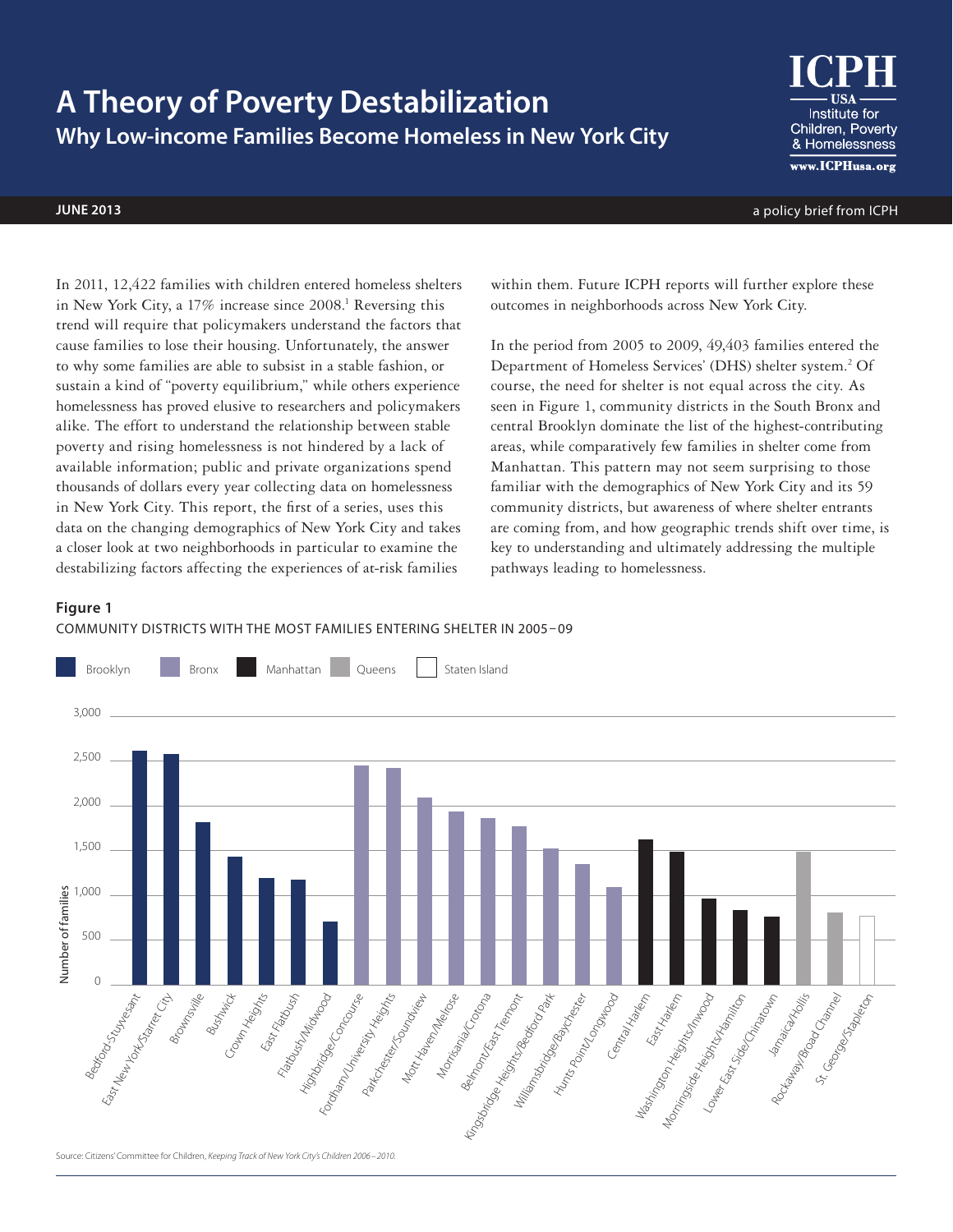The abundance of Brooklyn and Bronx neighborhoods in Figure 1 points to the flaw in most investigations into the causes of local homelessness: the failure to acknowledge the socioeconomic diversity across the city. There are many reasons why a family may slip into homelessness, and these families' stories can be lost when the problem is studied with too wide a focus. Many types of neighborhood-level changes occur that can either help or hinder a family as it struggles to maintain stable hous-

Source: U.S. Census Bureau, *American Community Survey 1–Year Estimates,* 2010.

**Figure 2**

**DEMOGRAPHICS** 

ing. Examples of these trends include gentrification and migration. As new residents move into a neighborhood, the housing market destabilizes and competition increases, and existing community members are often displaced into surrounding areas. The following section of this report examines the changing demographics of two adjacent Brooklyn neighborhoods, Bedford-Stuyvesant and Brownsville, to illustrate the type of explanation hidden in quantitative analysis.

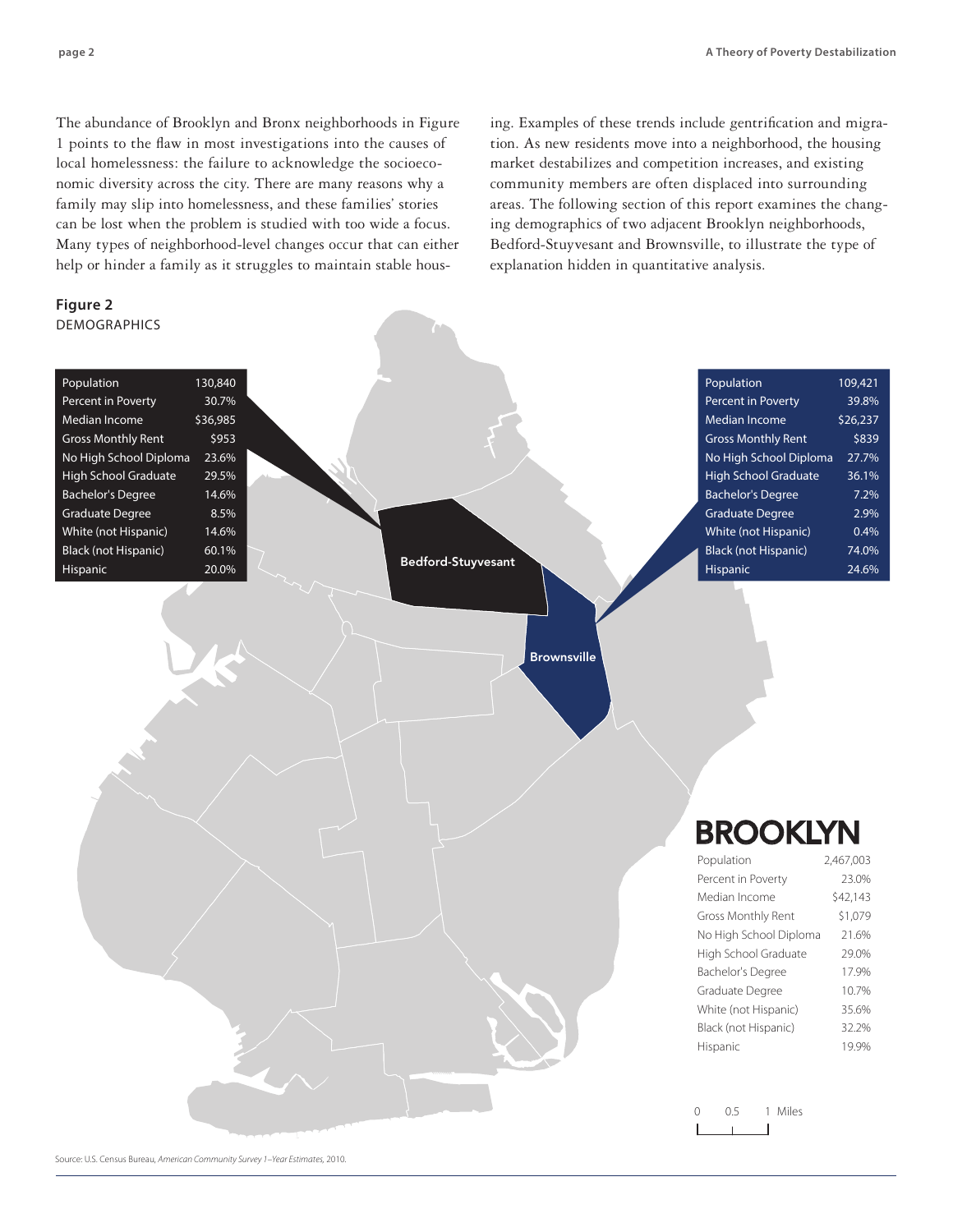#### **Figure 3**



## **A Study in Contrasts: Bedford-Stuyvesant and Brownsville**

At first glance, the differences between Bedford-Stuyvesant (Bed-Stuy) and Brownsville are puzzling. Because they are neighbors, one might expect some amount of uniformity across their economic indicators. To an extent, there is: both neighborhoods have a high rate of family homelessness. Bed-Stuy, however, saw the beginnings of gentrification in the five years under consideration, despite contributing 2,617 families to the shelter system from 2005 to 2009. Its neighbor to the east, Brownsville, is packed densely with housing projects and has been an area of concentrated poverty for its black and Hispanic residents for many years, with few improvements and, in some areas, declines. Brownsville also has a large number of families entering shelter—1,812 over the same period. By examining race, the influence of public housing, levels of education and income, and housing costs in these adjacent neighborhoods, it is possible to understand how localized gentrification can destabilize the balanced distribution of regional poverty, even in areas where total homelessness remains high.

## **Race and Ethnicity**

One of the most commonly used indicators for gentrification is race, with an increase in the percentage of the population who are white signifying a distinct change in a neighborhood. In general, researchers argue that a rise in the white population will increase the median income, raise rental costs, and have other effects on a neighborhood while nudging out poorer, often minority residents.3 In New York City, many of these poor, minority families enter the homeless system; shelters provide housing and support primarily to black and Hispanic individuals, who constitute 93.5% of homeless families with children.4

Brownsville has one of the smallest concentrations of non-Hispanic white households in the city; that group represents .4% of the neighborhood's population, declining from .6% in 2005. The black population has declined as well, from 76.2% to 74%, as the proportion of Hispanics has risen to nearly one-quarter (24.6%) of Brownsville's residents. Both blacks and Hispanics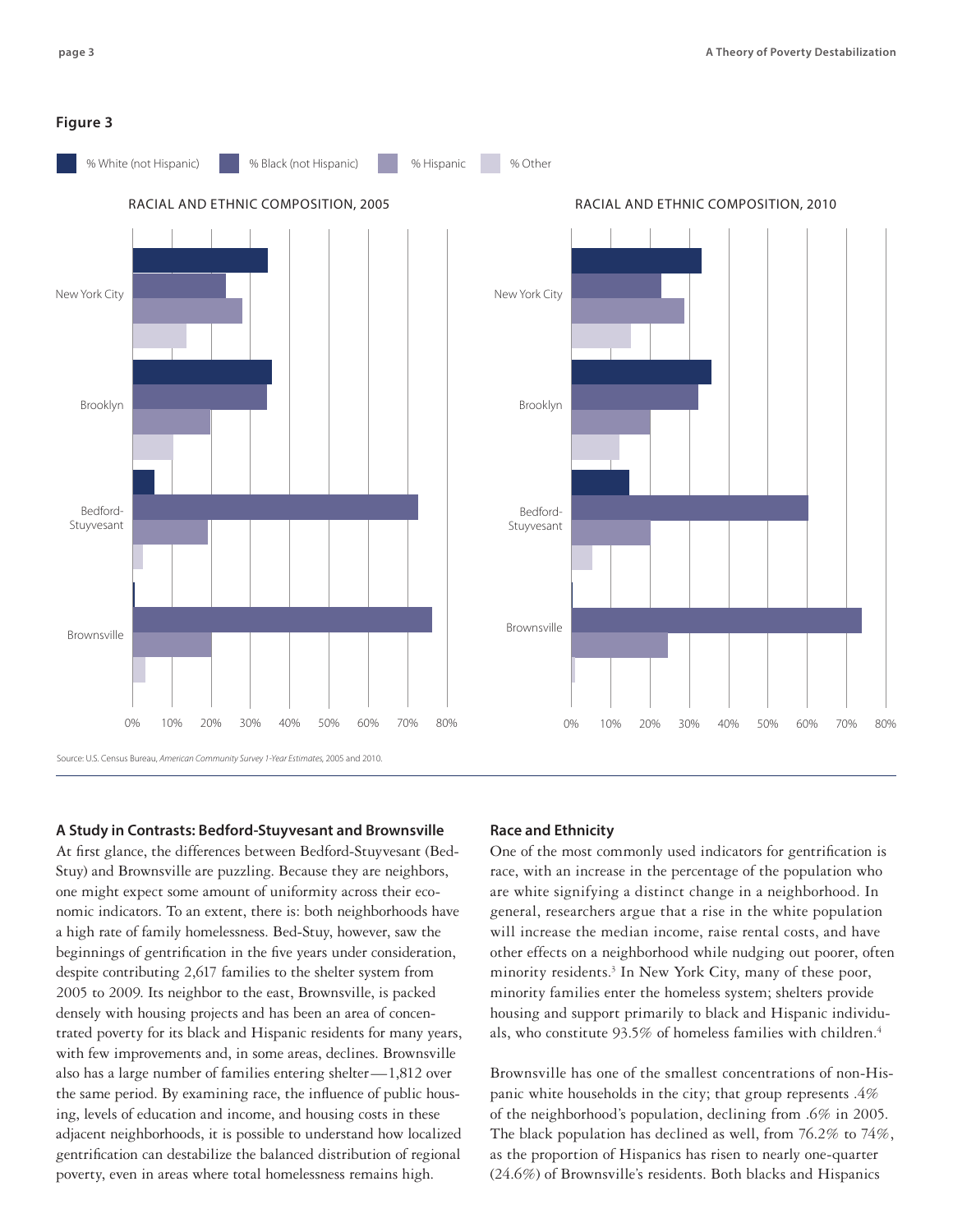in the neighborhood have median incomes lower than those in any other neighborhood in Brooklyn.

Bedford-Stuyvesant is much more racially and ethnically diverse than Brownsville and saw demographic changes from 2005 to 2010 (see Figure 3). Despite a large (162.2%) increase in the white population, the median income for this group declined by 15.3%, when adjusted for inflation. Contrary to the trends in the city and the borough, the median income for blacks (\$40,729) in Bed-Stuy is actually higher than for whites (\$40,009) or Hispanics (\$25,844). Higher-income blacks are increasingly calling the neighborhood home, making it more challenging for low-income residents to maintain financial security due to increased competition for housing.

#### **Table 1**

| PERCENT CHANGE IN RACIAL AND ETHNIC COMPOSITION,<br>$2005 - 10$ |                         |                         |          |  |
|-----------------------------------------------------------------|-------------------------|-------------------------|----------|--|
|                                                                 | White<br>(not Hispanic) | Black<br>(not Hispanic) | Hispanic |  |
| New York City                                                   | $-1.1%$                 | $-1.2%$                 | 5.6%     |  |
| <b>Brooklyn</b>                                                 | 3.3%                    | $-3.5%$                 | 2.6%     |  |
| Bedford-Stuyvesant                                              | 162.2%                  | $-18.7%$                | 2.5%     |  |
| Brownsville                                                     | $-26.4%$                | 0.9%                    | 27.7%    |  |

Source: U.S. Census Bureau, *American Community Survey 1–Year Estimates,* 2005 and 2010.

## **Public Housing**

Public housing is often offered as a means of supporting lowincome families and helping households maintain stability. The New York City Housing Authority (NYCHA) provides units for 403,357 residents in 178,895 apartments spread throughout the city.<sup>5</sup> The average household in public housing earns \$22,824 per year, and residents are required to pay no more than 30% of their household income on rent and utilities.<sup>6</sup> Therefore, families in public housing are at much less risk of homelessness than the larger population, as they can receive rental adjustments based on changes in income. A household with a NYCHA placement would be loath to leave its residence; the application process for NYCHA is lengthy, and the waiting list for an apartment is currently 167,353 families.<sup>7</sup>

# **Table 2**

Brownsville has the largest concentration of public housing in the nation.<sup>8</sup> The neighborhood is home to 18 developments, many of them high-rise buildings; at least 25% of the neighborhood's population lives in NYCHA units. While the families in public housing face many burdens, and 38.5% live below the poverty line, the homeless families from Brownsville likely come from non-NYCHA housing.

Bedford-Stuyvesant is also home to a large number of publichousing complexes, including the Marcy Projects, the largest in the neighborhood, with 1,717 units and more than 4,000 residents. While fewer residents of Bed-Stuy live in publichousing projects than do their neighbors in Brownsville, the projects are still home to many of the neighborhood's poor residents. Despite the gentrification occurring in Bedford-Stuyvesant, given the large swath of public housing, the neighborhood will likely continue to have a comparatively high poverty rate and a low median income. Additionally, those poor residents who do not live in subsidized housing have to compete with higher-income newcomers for increasingly expensive marketrate housing.

The significant number of housing projects in the two neighborhoods actually disguises a larger number of households experiencing rent-burden: well over half of residents in both Brownsville and Bedford-Stuyvesant pay more than 30% of their income in rent. A calculation of the number of those households demonstrates that among 78.3% of renters in Bedford-Stuyvesant (those renters who do not live in public housing), 58.7% pay more than 30% of their income on rental costs. *In Brownsville, 71.1% of the non-NYCHA renters experience rent burden, including 41.5% of households that pay more than 50% of their income on rent.*

### **Educational Attainment**

An increase in the number of residents who have completed college is also a commonly used indicator of gentrification, as more-educated renters often have higher incomes.<sup>9</sup> Additionally, a 2011 report from the Institute for Children, Poverty, and Homelessness concluded that those who gain a high school

| EDUCATIONAL ATTAINMENT IN 2010<br>(with percent change 2005-10) |       |                               |                                          |            |                          |            |                        |            |
|-----------------------------------------------------------------|-------|-------------------------------|------------------------------------------|------------|--------------------------|------------|------------------------|------------|
|                                                                 |       | % lacking high school diploma | % with high school diploma or equivalent |            | % with bachelor's degree |            | % with master's degree |            |
| New York City                                                   | 20.4% | $(0.5\%)$                     | 25.4%                                    | $(-2.0\%)$ | 19.9%                    | $(8.2\%)$  | 13.4%                  | $(6.0\%)$  |
| Brooklyn                                                        | 21.6% | $(1.2\%)$                     | 29.0%                                    | $(-0.3\%)$ | 17.9%                    | $(11.5\%)$ | 10.7%                  | $(14.1\%)$ |
| Bedford-Stuyvesant                                              | 23.6% | $(-24.7%)$                    | 29.5%                                    | $(-0.9\%)$ | 14.6%                    | $(52.4\%)$ | 8.5%                   | $(54.4\%)$ |
| Brownsville                                                     | 27.7% | $(-2.5%)$                     | 36.1%                                    | $(1.4\%)$  | 7.2%                     | $(10.6\%)$ | 2.9%                   | $(1.1\%)$  |

Note: Because some educational categories are omitted, percentages do not total 100. Source: U.S. Census Bureau, *American Community Survey 1–Year Estimates*, 2005 and 2010.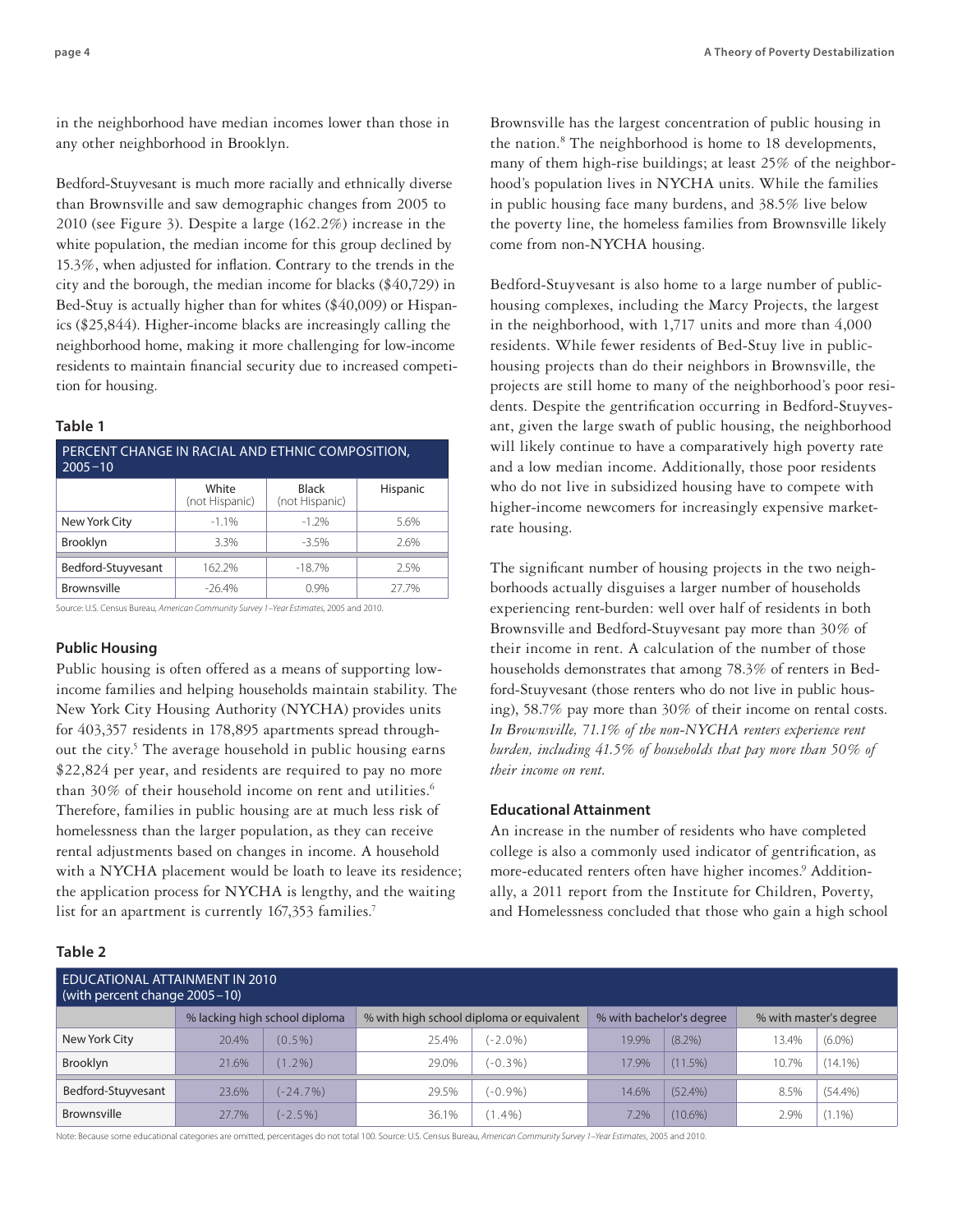education or equivalent reduce their risk of homelessness and are better able to help their families remain stably housed.<sup>10</sup> Measuring the levels of education, as well as fluctuations in attainment, helps explain why the two neighborhoods under consideration saw such large numbers of families entering the shelter system.

While many New York City neighborhoods have seen a general rise in the number of well-educated residents, Brownsville showed much lower gains or even declines in educational attainment. In 2005 nearly 30% of Brownsville residents over 25 years of age lacked a high school diploma. By 2010 this percentage had declined by only a small margin (see Table 2). Brownsville maintains one of the largest concentrations of individuals whose highest attainment is a diploma or GED; from 2005 to 2010 the number of high school graduates living in the area increased by 1.4%. Though that level of education can help decrease a family's risk of homelessness, it is still often challenging for those who have not attended college to find employment when competing with so many residents citywide with higher levels of education.

Bedford-Stuyvesant, on the other hand, has seen increases in its residents' levels of education. The number of residents who lacked a high school diploma dropped by nearly one-quarter between 2005 and 2010, to 23.6%. While this is still higher than in Brooklyn or New York City, it represents huge gains in educational attainment for the neighborhood. The largest change, and a major indicator of gentrification, came in the number of residents with college and advanced degrees. The number of residents who held bachelor's degrees rose by 52.4%, and that with master's degrees increased by 54.4%. While these levels are also lower than borough or city totals, the increases from 2005 to 2010 are much larger than in nearly every other neighborhood in New York City. In Bed-Stuy, new, better-educated residents are contributing to the increased costs of rents and pushing out poor residents in the process.

#### **Median Income and Rental Costs**

Increases in median incomes and rises in rents place those who are precariously housed and have lower incomes in even shakier positions. An influx of higher-income renters can help drive prices up more quickly, as demand for apartments rises. In both Brownsville and Bed-Stuy, the average monthly rent has increased at approximately double the rate seen both in Brooklyn and citywide (see Table 3). Given that rising rental costs are likely to move in tandem with higher household incomes, one might expect that the matching trends seen in the two neighborhoods indicate a similar parallel in the earnings of local residents. As seen in Tables 4 and 5, this has not been the case.

# **Table 3**

| <b>MEDIAN GROSS RENT</b> |                                         |                 |                |  |
|--------------------------|-----------------------------------------|-----------------|----------------|--|
|                          | 2005 gross rent<br>(inflation adjusted) | 2010 gross rent | Percent change |  |
| New York City            | \$1,015                                 | \$1,129         | 11.2%          |  |
| <b>Brooklyn</b>          | \$970                                   | \$1,079         | 11.2%          |  |
| Bedford-<br>Stuyvesant   | \$775                                   | \$953           | 23.0%          |  |
| Brownsville              | \$686                                   | \$839           | 22.3%          |  |

Source: U.S. Census Bureau, *American Community Survey 1–Year Estimates,* 2005 and 2010.

Median household income did indeed rise in Bed-Stuy and Brownsville, and, like the rise in rental costs, the growth from 2005 to 2010 outpaced the trends seen in the city at large. The misleading nature of this statistic is revealed, however, when only the incomes of renters are included. Among non-homeowners, the median income in Brownsville actually *decreased* over the five years in question, while the income of Bed-Stuy renters *increased* by nearly 5% (see Table 5). What we are seeing, therefore, is evidence of the divergent fortunes of Bed-Stuy and Brownsville, as well as the growing income inequality within each. That the median income for renters could still drop despite the arrival of wealthier homeowners shows how the middle class is disappearing from Brownsville despite growing in its neighbor.

# **Table 4**

# MEDIAN Household Income

|                        | 2005 median income<br>(inflation adjusted) | 2010 median<br>income | Percent change |
|------------------------|--------------------------------------------|-----------------------|----------------|
| New York City          | \$48,494                                   | \$48,743              | 0.5%           |
| <b>Brooklyn</b>        | \$41,681                                   | \$42,143              | 1.1%           |
| Bedford-<br>Stuyvesant | \$34.393                                   | \$36,985              | 7.5%           |
| Brownsville            | \$24,780                                   | \$26,237              | 5.9%           |

Source: U.S. Census Bureau, *American Community Survey 1–Year Estimates,* 2005 and 2010.

#### **Table 5**

| <b>MEDIAN HOUSEHOLD INCOME OF RENTERS</b> |                                                   |                       |                   |  |
|-------------------------------------------|---------------------------------------------------|-----------------------|-------------------|--|
|                                           | 2005 median renter income<br>(inflation adjusted) | 2010 median<br>income | Percent<br>change |  |
| New York City                             | \$36.978                                          | \$37.982              | 2.7%              |  |
| Brooklyn                                  | \$33,504                                          | \$33,804              | 0.9%              |  |
| Bedford-<br>Stuyvesant                    | \$25.327                                          | \$26,520              | 4.7%              |  |
| Brownsville                               | \$20,884                                          | \$20,362              | $-2.5%$           |  |

Source: U.S. Census Bureau, *American Community Survey 1–Year Estimates,* 2005 and 2010.